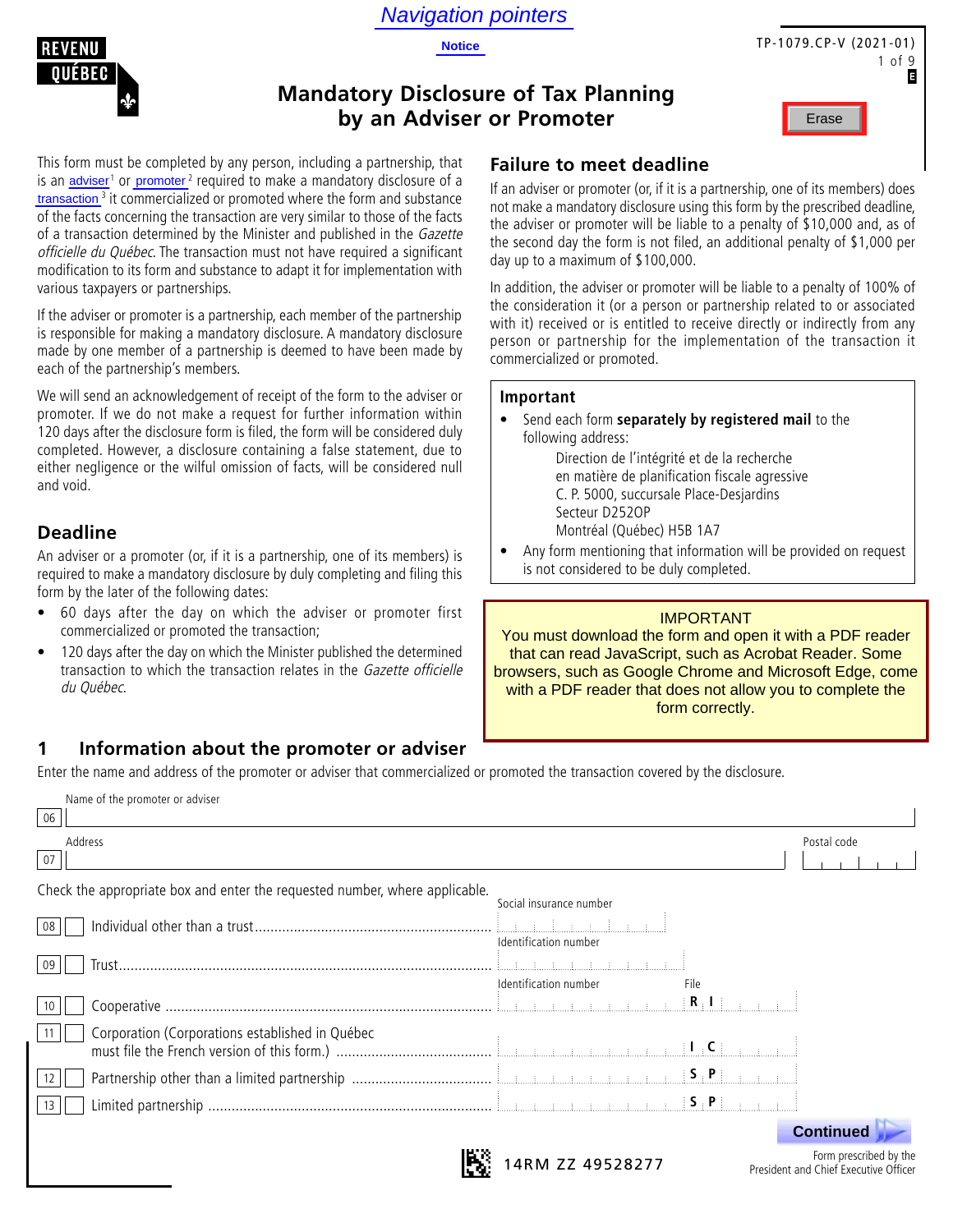# TP-1079.CP-V (2021-01) 2 of 9

# **2 Information about the general partner and limited partners (limited partnership)**

Complete this part if you checked box 13 in Part 1.

#### **2.1 Information about the general partner making the disclosure**

If the limited partnership has more than one general partner, attach a separate copy of the form.

| Identification number<br>Québec enterprise number (NEQ) | Social insurance number |                     |
|---------------------------------------------------------|-------------------------|---------------------|
| Name of general partner                                 |                         | Area code Telephone |
|                                                         |                         |                     |
| Address                                                 |                         |                     |
|                                                         |                         |                     |
|                                                         |                         | Postal code         |
|                                                         |                         |                     |

#### **2.2 Information about the limited partners**

Provide the information requested in this section for all limited partners of the limited partnership.

If there is not enough space, attach a separate copy of the form.

| Québec enterprise number (NEQ) | Identification number | Social insurance number |                     |
|--------------------------------|-----------------------|-------------------------|---------------------|
| Name of limited partner        |                       |                         | Area code Telephone |
| Address                        |                       |                         |                     |
|                                |                       |                         |                     |
|                                |                       |                         | Postal code         |

| Québec enterprise number (NEQ) | Identification number | Social insurance number |                     |
|--------------------------------|-----------------------|-------------------------|---------------------|
| Name of limited partner        |                       |                         | Area code Telephone |
|                                |                       |                         |                     |
| Address                        |                       |                         |                     |
|                                |                       |                         |                     |
|                                |                       |                         | Postal code         |
|                                |                       |                         |                     |

| Québec enterprise number (NEQ) | Identification number | Social insurance number |                     |
|--------------------------------|-----------------------|-------------------------|---------------------|
| Name of limited partner        |                       |                         | Area code Telephone |
|                                |                       |                         |                     |
| Address                        |                       |                         |                     |
|                                |                       |                         |                     |
|                                |                       |                         | Postal code         |
|                                |                       |                         |                     |
|                                |                       |                         | <b>Continued</b>    |

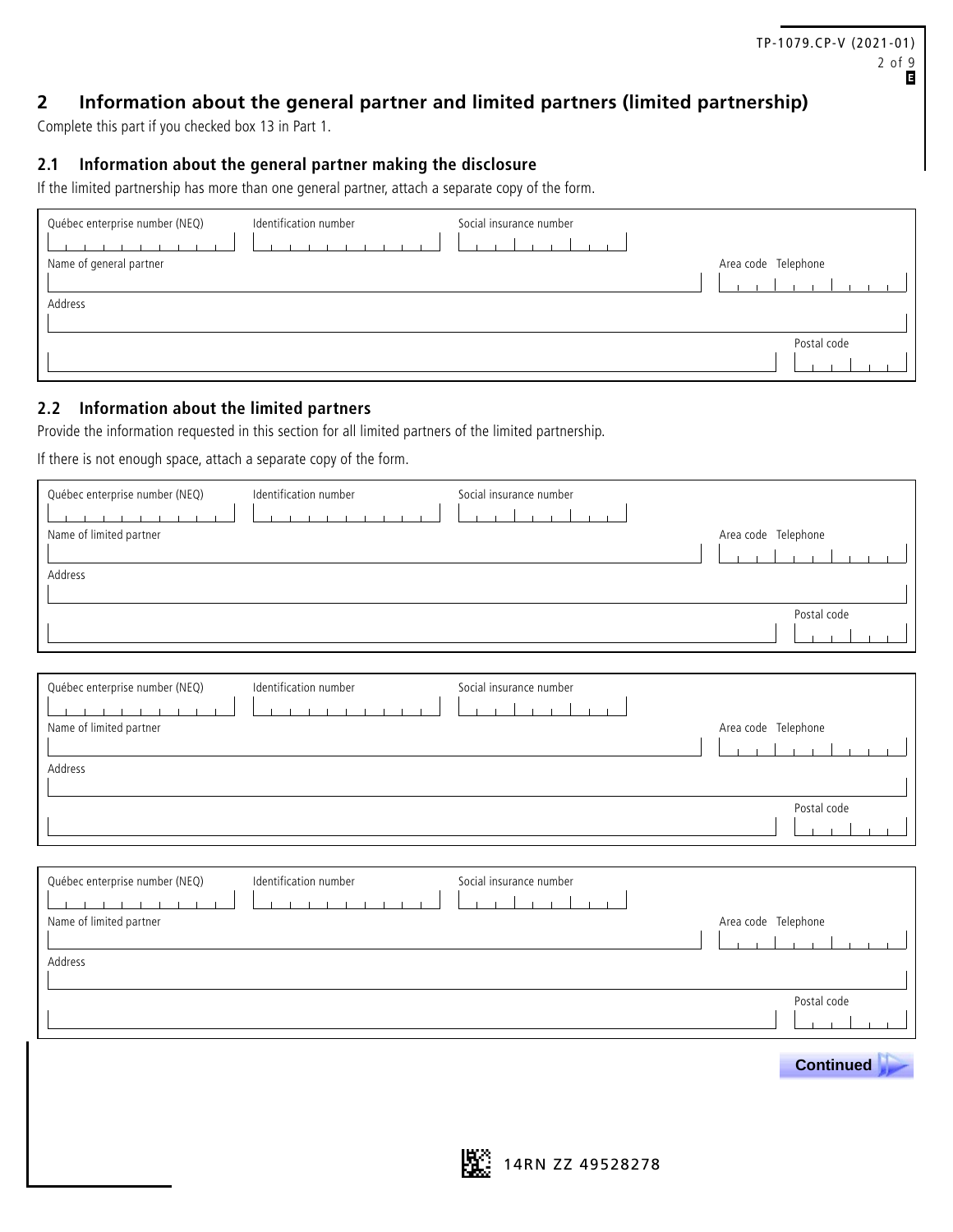TP-1079.CP-V (2021-01) 3 of 9

 **Continued .**

### **3 Information about the members of a partnership that is not a limited partnership**

Complete this part if you checked box 12 in Part 1. If you are making the disclosure on your own behalf, complete section 3.1 only. If you are making the disclosure on behalf of all the members of the partnership, complete sections 3.1 and 3.2.

#### **3.1 Information about the member of the partnership making the disclosure**

| Québec enterprise number (NEQ) | Identification number | Social insurance number |                     |
|--------------------------------|-----------------------|-------------------------|---------------------|
| Name of member                 |                       |                         | Area code Telephone |
|                                |                       |                         |                     |
| Address                        |                       |                         |                     |
|                                |                       |                         |                     |
|                                |                       |                         | Postal code         |
|                                |                       |                         |                     |

#### **3.2 Information about the other members of the partnership**

If there is not enough space, attach a separate copy of the form.

| Québec enterprise number (NEQ) | Identification number | Social insurance number |                     |
|--------------------------------|-----------------------|-------------------------|---------------------|
| Name of member                 |                       |                         | Area code Telephone |
|                                |                       |                         |                     |
| Address                        |                       |                         |                     |
|                                |                       |                         |                     |
|                                |                       |                         | Postal code         |
|                                |                       |                         |                     |

| Québec enterprise number (NEQ) | Identification number | Social insurance number |                     |
|--------------------------------|-----------------------|-------------------------|---------------------|
| Name of member                 |                       |                         | Area code Telephone |
|                                |                       |                         |                     |
| Address                        |                       |                         |                     |
|                                |                       |                         |                     |
|                                |                       |                         | Postal code         |
|                                |                       |                         |                     |

| Québec enterprise number (NEQ) | Identification number | Social insurance number |                     |
|--------------------------------|-----------------------|-------------------------|---------------------|
| Name of member                 |                       |                         | Area code Telephone |
| Address                        |                       |                         |                     |
|                                |                       |                         | Postal code         |
|                                |                       |                         | <b>Contractor</b>   |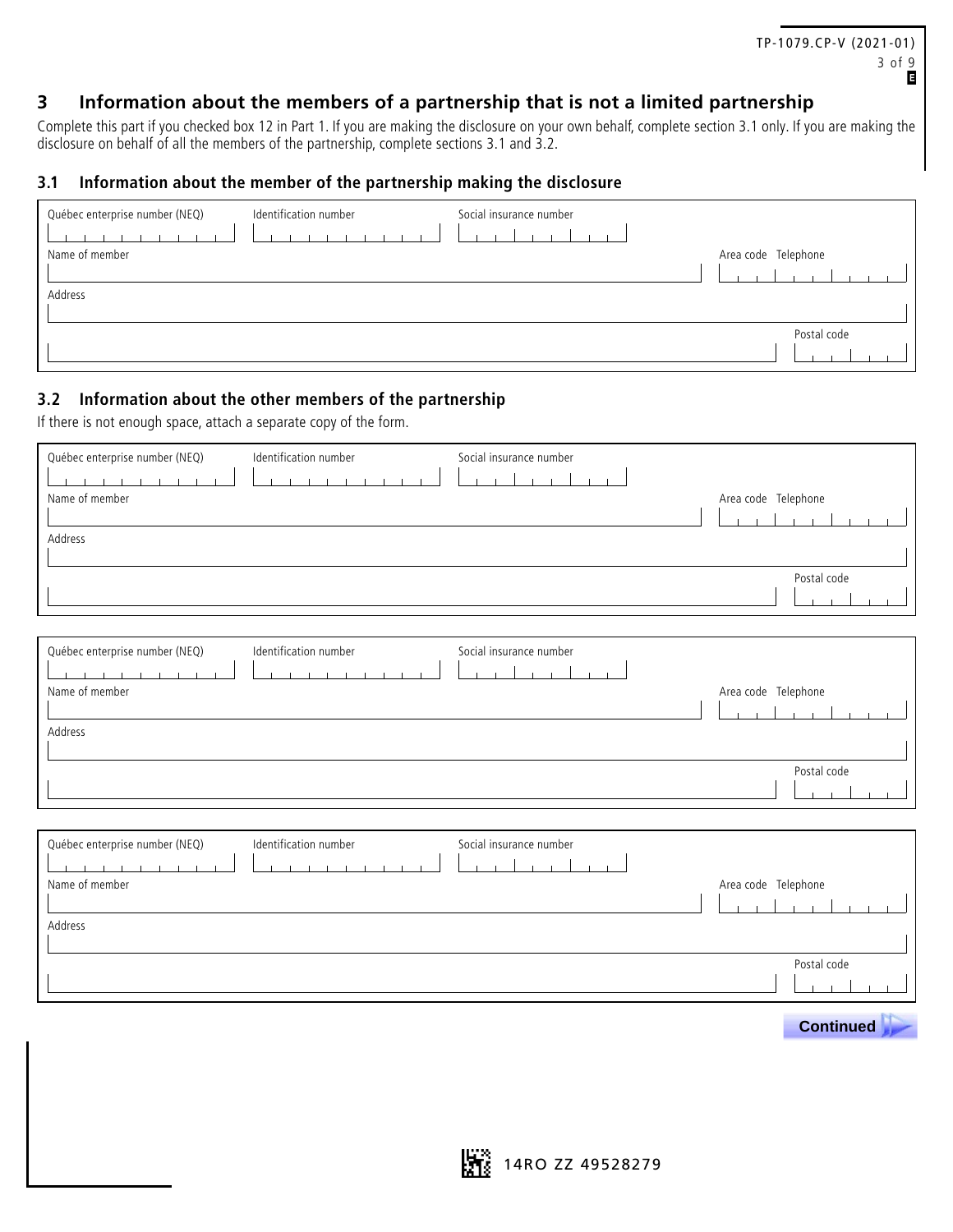# 4 of 9 **<sup>4</sup> Information about the transaction being disclosed**

On line 15, enter the number(s) of the determined transaction(s) related to the transaction. On line 16, enter the date on which the adviser or promoter commercialized or promoted the transaction.

|                                                                                                      |  |  |  |  | <u>Start uate or transdction</u> |  |  |
|------------------------------------------------------------------------------------------------------|--|--|--|--|----------------------------------|--|--|
| 15                                                                                                   |  |  |  |  |                                  |  |  |
|                                                                                                      |  |  |  |  | Y Y Y Y M M D D                  |  |  |
| <b>Advance ruling</b>                                                                                |  |  |  |  |                                  |  |  |
| Was the disclosed transaction the subject of a request for an advance ruling with Revenu Québec even |  |  |  |  |                                  |  |  |
| if the adviser or promoter withdrew its request before a decision was rendered?                      |  |  |  |  | $ V_{AC} $                       |  |  |

| Was the disclosed transaction the subject of a request for an advance ruling with |                |
|-----------------------------------------------------------------------------------|----------------|
|                                                                                   | N <sub>0</sub> |

If you answered **yes**, enclose a copy of the request or the decision rendered, as applicable.

## **5 Detailed description of all the facts relating to the transaction and the tax consequences**

Provide the requested information about the disclosed transaction. You can also enclose the following documents:

- the step-by-step description of the disclosed transaction;
- all promotional documents respecting the transaction;
- any other information or documents that will help us understand the disclosed transaction.

#### **5.1 Working hypotheses**

Describe the working hypotheses<sup>4</sup> used. If there is not enough space, attach another copy of the form.

#### **5.2 Step-by-step description of the transaction**

Using the hypotheses above, provide a step-by-step description of the transaction in chronological order.

#### **Step 1** (if there is not enough space, attach another copy of the form)

| Date and time |  |  |       |   |     |    |   |  |    |     |  |   |  |
|---------------|--|--|-------|---|-----|----|---|--|----|-----|--|---|--|
|               |  |  | y y y | M | - M | D. | Ð |  | н. | . н |  | M |  |

a) Parties involved in this step of the transaction (roles, responsibilities and obligations)

b) Values, amounts, and fiscal attributes for each distinct property or right involved in the transaction immediately **before** this step. If estimates are used, include information to that effect.



TP-1079.CP-V (2021-01)

Start date of transaction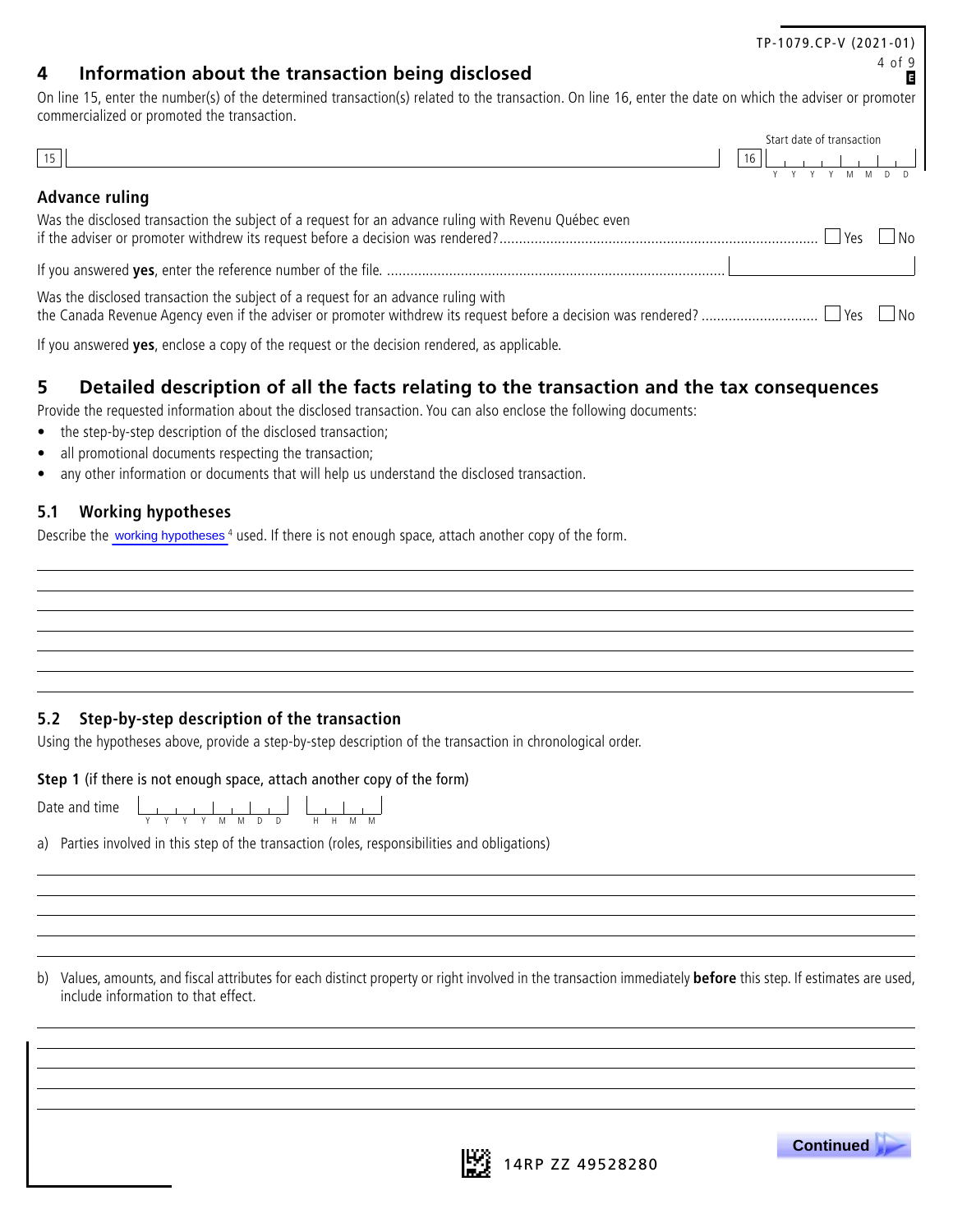c) Description of this step of the transaction<sup>5</sup>

d) Amounts and nature of tax consequences of this step of the transaction

e) Values, amounts, and fiscal attributes for each distinct property or right involved in the transaction immediately **after** this step. If estimates are used, include information to that effect.

f) Legislative provisions **applied** at this step, including those applicable to a tax agreement

g) Legislative provisions **avoided** at this step, including those applicable to a tax agreement

h) Other relevant information

**Step 2** (if there is not enough space, attach another copy of the form)<br>Date and time

| Date and time $\boxed{\phantom{a}}$ |  |  |  |  |  |               |  |
|-------------------------------------|--|--|--|--|--|---------------|--|
|                                     |  |  |  |  |  | YYYYMMDD HHMM |  |

a) Parties involved in this step of the transaction (roles, responsibilities and obligations)



**14RQ ZZ 49528281** 

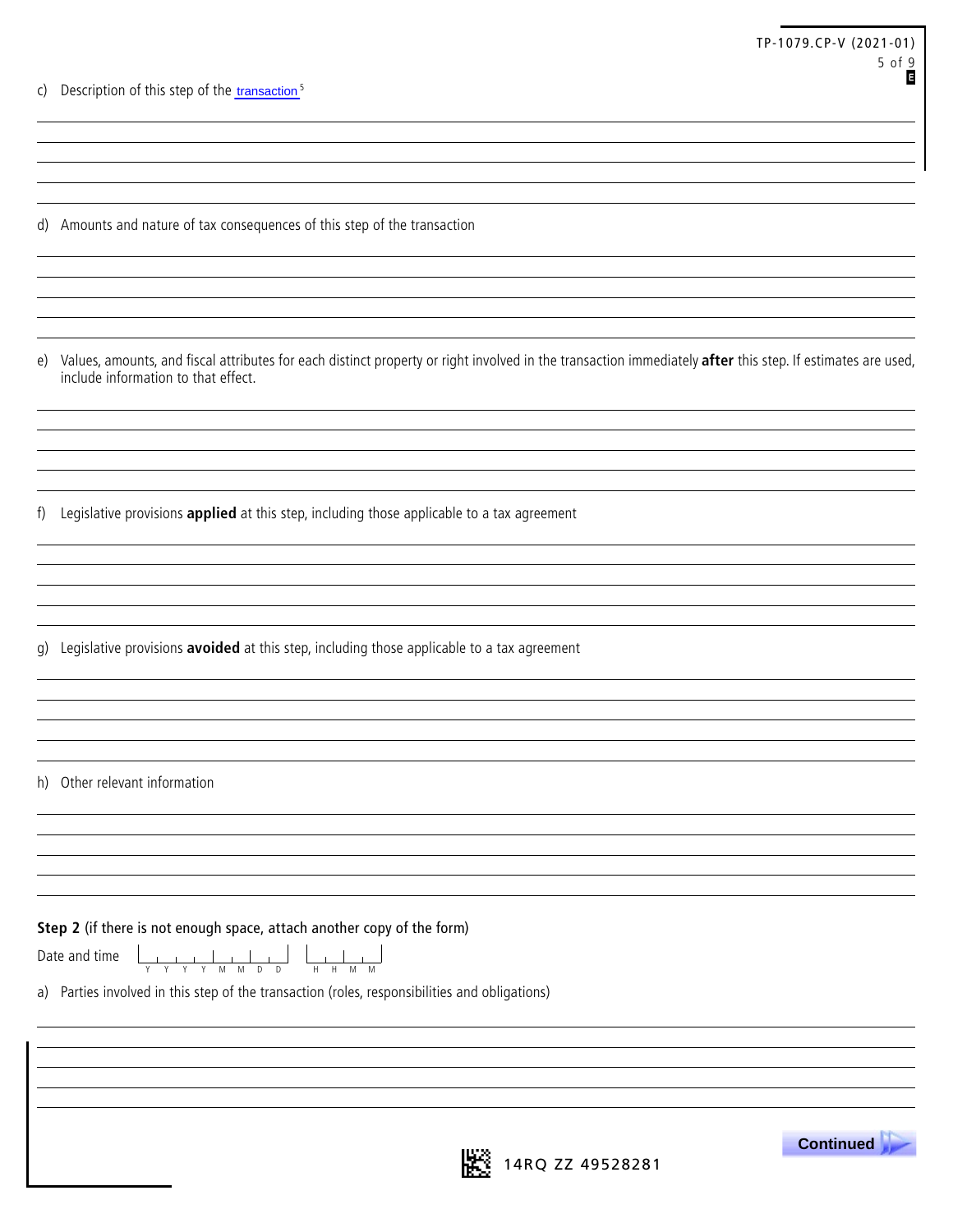b) Values, amounts, and fiscal attributes for each distinct property or right involved in the transaction immediately **before** this step. If estimates are used, include information to that effect.

c) Description of this step of the <u>transaction 5</u>

d) Amounts and nature of tax consequences of this step of the transaction

e) Values, amounts, and fiscal attributes for each distinct property or right involved in the transaction immediately **after** this step. If estimates are used, include information to that effect.

f) Legislative provisions **applied** at this step, including those applicable to a tax agreement

g) Legislative provisions **avoided** at this step, including those applicable to a tax agreement

h) Other relevant information



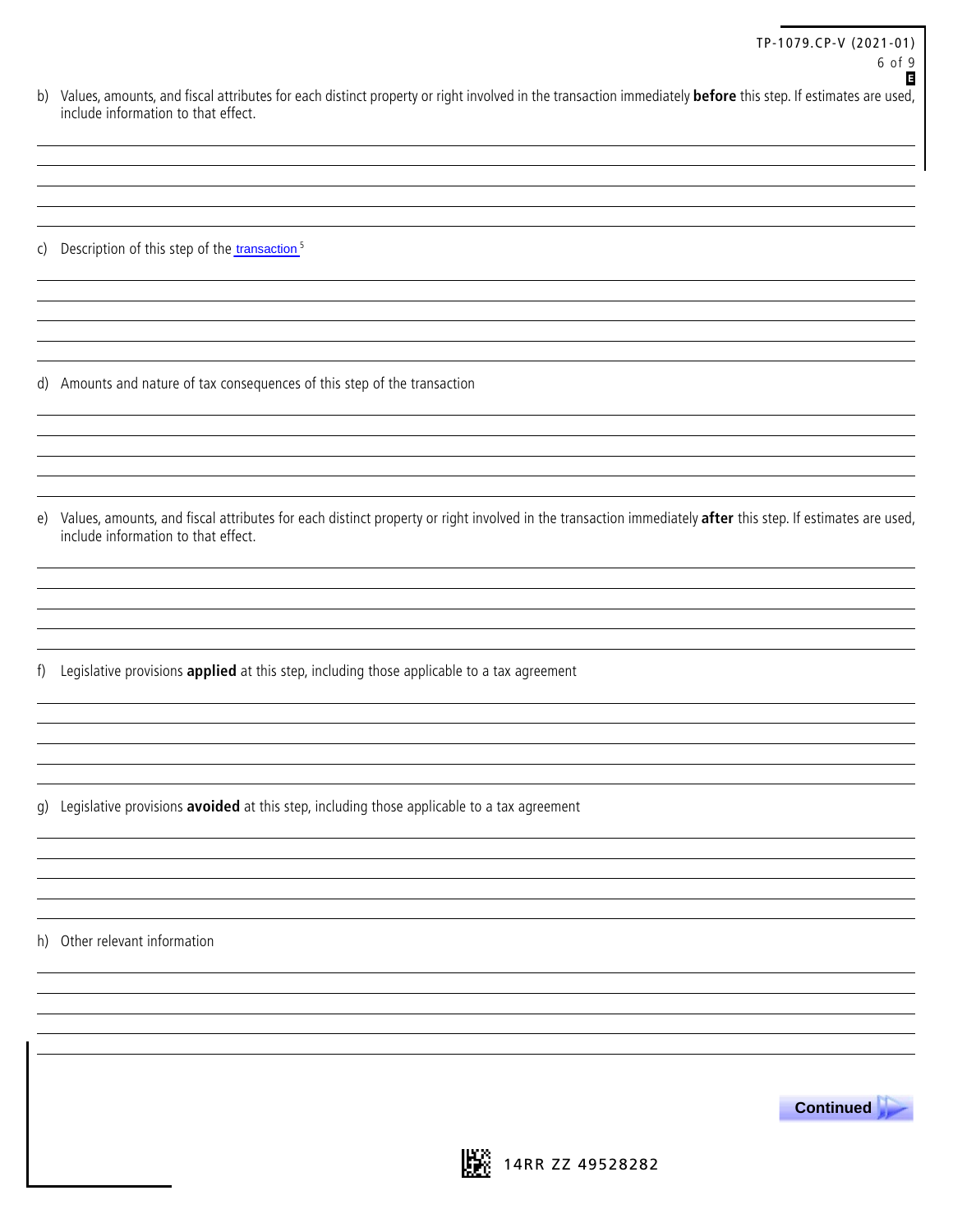|    | Step 3 (if there is not enough space, attach another copy of the form)                                                                                                                                | TP-1079.CP-V (2021-01)<br>7 of 9<br>G |
|----|-------------------------------------------------------------------------------------------------------------------------------------------------------------------------------------------------------|---------------------------------------|
|    | Date and time                                                                                                                                                                                         |                                       |
|    | a) Parties involved in this step of the transaction (roles, responsibilities and obligations)                                                                                                         |                                       |
|    | b) Values, amounts, and fiscal attributes for each distinct property or right involved in the transaction immediately before this step. If estimates are used,<br>include information to that effect. |                                       |
|    |                                                                                                                                                                                                       |                                       |
|    | c) Description of this step of the transaction <sup>5</sup>                                                                                                                                           |                                       |
|    | d) Amounts and nature of tax consequences of this step of the transaction                                                                                                                             |                                       |
|    | e) Values, amounts, and fiscal attributes for each distinct property or right involved in the transaction immediately after this step. If estimates are used,<br>include information to that effect.  |                                       |
| f) | Legislative provisions applied at this step, including those applicable to a tax agreement                                                                                                            |                                       |
|    | g) Legislative provisions avoided at this step, including those applicable to a tax agreement                                                                                                         |                                       |
|    |                                                                                                                                                                                                       | <b>Continued</b>                      |
|    | ISS.<br>14RS ZZ 49528283                                                                                                                                                                              |                                       |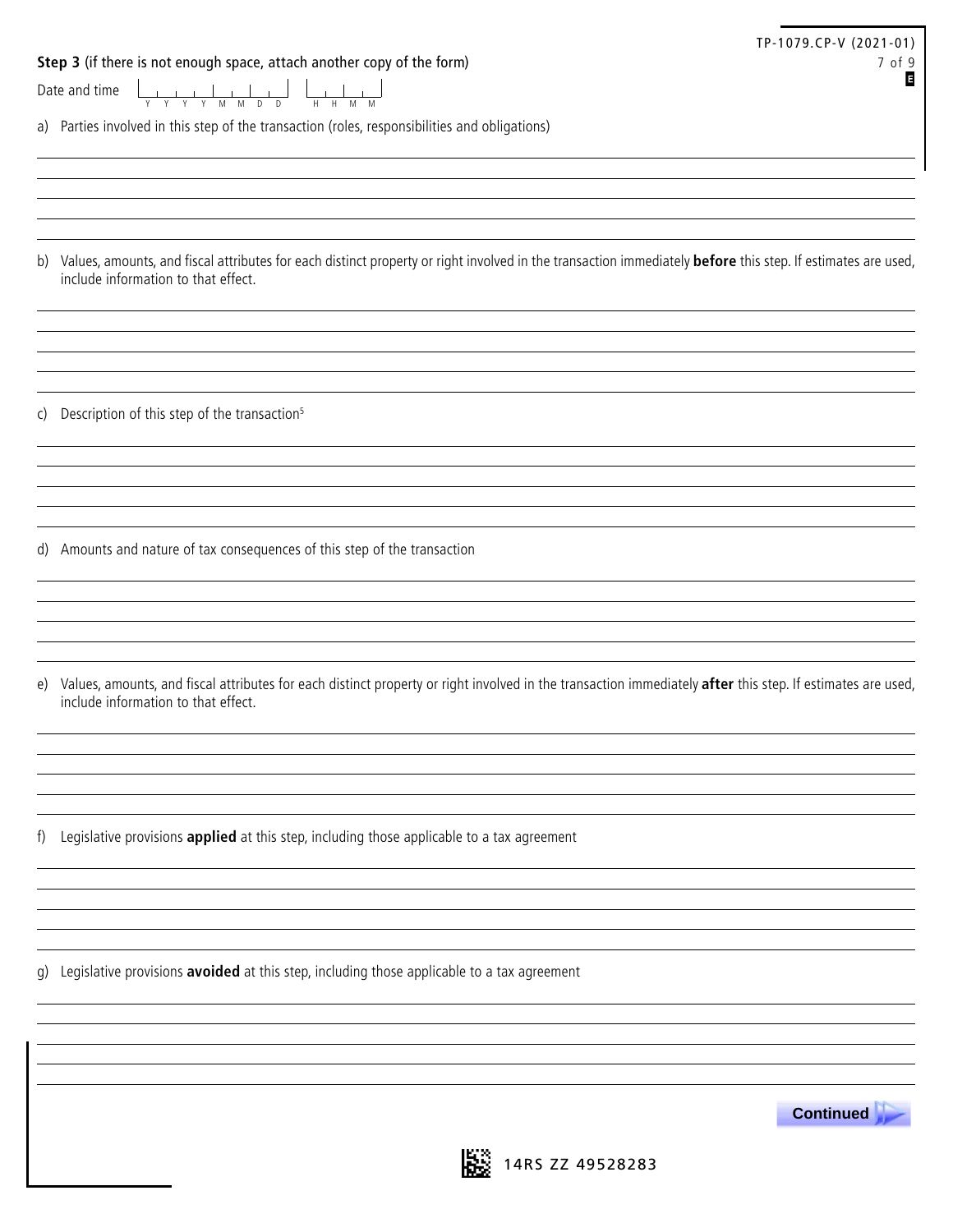**Note:** If there are more than three steps, attach another copy of the form.

#### **5.3 Avoided legislative provisions**

Cite, if applicable, all legislative provisions avoided by the transaction, including those applicable to a tax agreement (provide the titles of statutes, regulations or agreements and article or section numbers). If there is not enough space, attach another copy of the form.

,我们也不会有什么。""我们的人,我们也不会有什么?""我们的人,我们也不会有什么?""我们的人,我们也不会有什么?""我们的人,我们也不会有什么?""我们的人

## **6 Certification**

This part must be signed by the person making the disclosure, meaning the person who is required to make a mandatory disclosure. If the person making the disclosure is a legal person, a trust or another entity, Part 6, or, if applicable, Part 8, must be signed by the person authorized to sign on behalf of the entity.

I certify that all of the information provided on this form and in any attached documents is true, accurate and complete. I understand, moreover, that a mandatory disclosure of a transaction is subject to analysis by tax authorities.

| Last name and first name of person responsible for making the disclosure<br>or the person authorized to sign (please print) | Title or position of the person authorized to sign (if applicable) |           |                  |  |  |
|-----------------------------------------------------------------------------------------------------------------------------|--------------------------------------------------------------------|-----------|------------------|--|--|
| Signature                                                                                                                   | <u>Date</u>                                                        | Area code | <b>Telephone</b> |  |  |

## **7 Person completing the form**

Complete this part if you are **not** the person making the disclosure. Enter, if applicable, the Québec enterprise number (NEQ) or the identification number of the person making the disclosure. If the person is registered for our online services for professional representatives, also enter their professional representative number.

|                                         | Québec enterprise number (NEQ) | Identification number | Professional representative number |
|-----------------------------------------|--------------------------------|-----------------------|------------------------------------|
|                                         | ほうほうほうほうほうほう<br>- 11           | $\mathcal{L}$         |                                    |
| Last name<br>$\Box$ Ms.<br>$Mr$ .       |                                | First name            |                                    |
| <b>Business name</b>                    |                                | Contact person        |                                    |
| Address                                 |                                |                       | Postal code                        |
| Area code Telephone (work)<br>Extension | Area code Fax                  | Email                 |                                    |
|                                         |                                |                       | <b>Continued</b>                   |
|                                         |                                |                       |                                    |
|                                         | 醫                              | 14RT ZZ 49528284      |                                    |